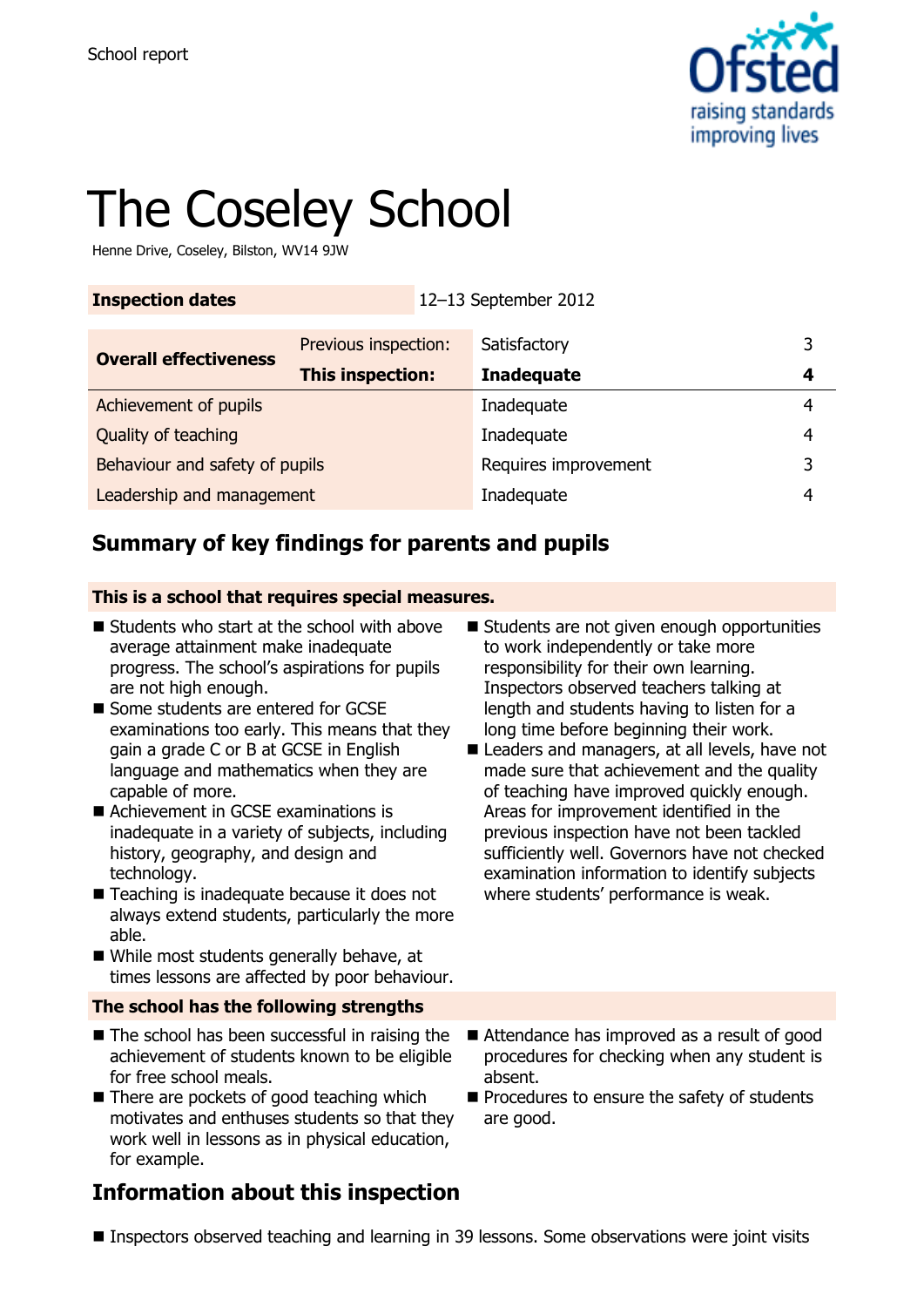with a member of the senior leadership team.

- **Inspectors held meetings with staff, students, a representative of the local authority and two** members of the governing body (one via a phone link).
- They took account of the 14 responses to the online questionnaire (Parent View) along with questionnaires for parents and carers collected by the school. They observed the school's work and analysed 44 staff questionnaires.
- They scrutinised examination results for 2012, assessment records, the minutes of the meetings of the governing body and the school's development plans and evaluations.

### **Inspection team**

| Michael Smith, Lead inspector | Her Majesty's Inspector     |
|-------------------------------|-----------------------------|
| Kaisra Khan                   | <b>Additional Inspector</b> |
| Glen Goddard                  | <b>Additional Inspector</b> |
| <b>Neil Stanley</b>           | <b>Additional Inspector</b> |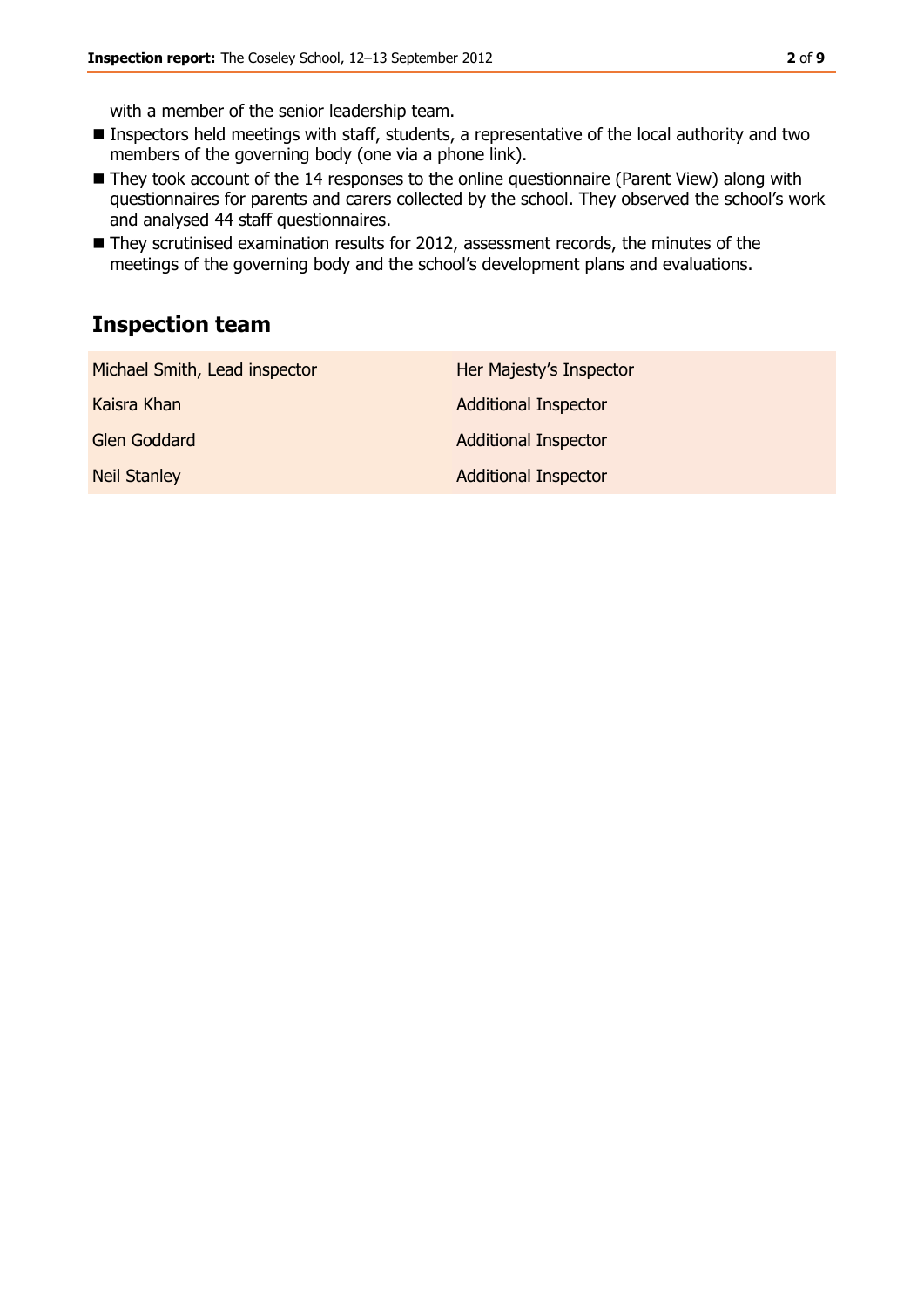# **Full report**

In accordance with the Education Act 2005, Her Majesty's Chief Inspector is of the opinion that this school requires special measures because it is failing to give its pupils an acceptable standard of education and the persons responsible for leading, managing or governing the school are not demonstrating the capacity to secure the necessary improvement in the school.

## **Information about this school**

- The school is an average-sized comprehensive school and specialist sports college.
- Almost a quarter of students are known to be eligible for the pupil premium (the additional funding provided by the government); this is above average.
- Almost one-tenth of students are supported at school action plus or have a statement of special educational needs; this is average. Approximately a quarter of students are supported through school action, which is above average.
- A few students are educated part-time at Dudley College for alternative provision.
- The school has received a number of awards including Healthy School Award and the Financial Management Standard in Schools (FSMiS).
- The school meets the current government floor standards, which set the minimum expectations for students' attainment and progress.

# **What does the school need to do to improve further?**

- Improve the quality of teaching and learning by ensuring that:
	- teaching consistently challenges all students, especially the more able, in all subjects, and particularly in English and mathematics
	- students have more opportunities to work independently and take responsibility for their own learning
	- students start their work quickly without listening to long introductions and a brisk pace of learning is maintained throughout the lesson.
- Raise achievement, particularly for the most able, by ensuring that:
	- work consistently challenges and engages all students so that they make good progress in lessons
	- challenging targets are set as a minimum expectation
	- students do not end studies in English language and mathematics early without having the chance to achieve the best possible grade
	- GCSE results in all subjects are at least in line with national expectations.
- Improve the effectiveness and impact of leaders at all levels by ensuring that:
	- the ambition of the school is communicated clearly so that all staff share a collective understanding and agreement on how to improve further
	- leaders, at all levels, take more responsibility for improving the quality of teaching  $\equiv$ and raising achievement in their subject areas through a rigorous process of monitoring and evaluation to drive improvement
	- all success criteria in improvement plans are measurable and ambitious, which are reviewed regularly in order to assess the impact of actions to drive school improvement.
- Ofsted recommends that an external review of governance should be undertaken in order to assess how this aspect of leadership may be improved.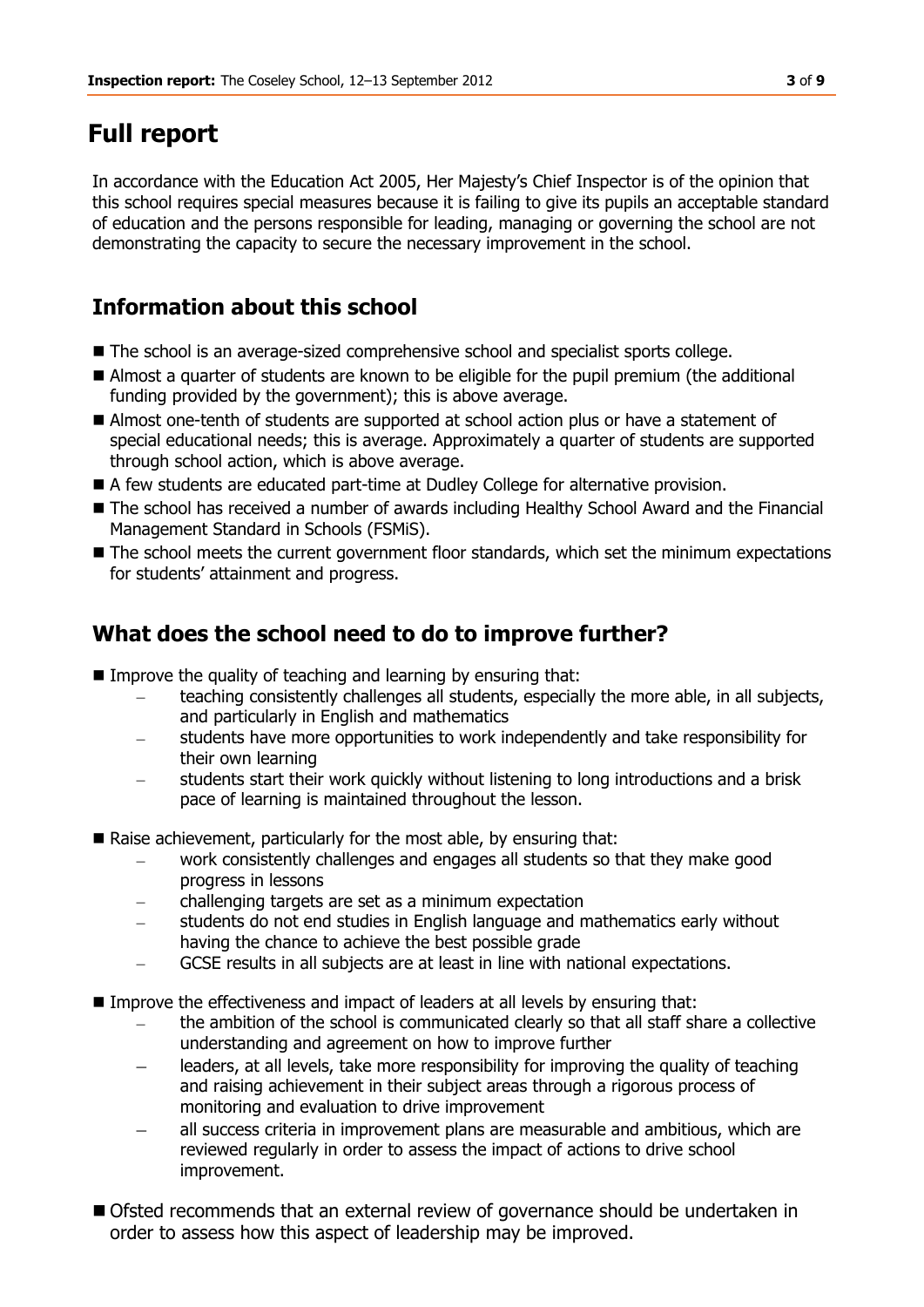#### **Inspection judgements**

#### **The achievement of pupils is inadequate**

- Students' attainment on entry to the school is significantly below average. Students whose attainment at the end of Key Stage 2 was below average or broadly average generally make expected progress from their starting points.
- Early entry to GCSE contributes to higher-ability students making inadequate progress in English and mathematics. Around a quarter of students do not continue these subjects beyond Year 10, content in many cases with a C or B grade, when they are capable of more. The decision to put these students forward for examinations at an early stage has meant that some have not achieved the grades they are capable of and are not as well prepared as they should be for further and higher education.
- GCSE examination results are weak in a number of other subjects, including history, geography, and design and technology. Achievement in English has been poor over the last few years and unvalidated results for the 2012 examinations in mathematics indicate that overall achievement is likely to show a decline, with the proportion of students making expected progress being well below average.
- The school has ensured that students identified as meeting the requirements for the pupil premium are supported effectively. Consequently, the gap in achievement between these students and other students has closed.
- Weak literacy skills have been identified by the school as a barrier to good progress. Accelerated reading courses have been introduced, as well as support for students to help improve their understanding of the letters and sounds which make up words. However, many of these initiatives are very new and have not impacted sufficiently on raising standards. Students are waiting eagerly for the opening of the new 'reading shack'.
- **Disabled students and those who have special educational needs make expected progress** given their starting points. Students respond well to the motor vehicle, construction and animal welfare courses at Dudley College.
- Inspectors observed students making mainly steady and occasionally good progress in some lessons. However, too often the progress was not good enough because teaching did not engage and challenge students. Work often failed to motivate students and they were more focused on task completion than learning.
- **Learning was best when teaching enthused students and they responded well to challenging** tasks.

**The quality of teaching is inadequate**

- Inspectors found that teaching is inadequate because it does not ensure that all higher ability students make at least expected progress.
- Although there is some good teaching, too much requires improvement or is inadequate. In lessons, teaching is not always dynamic and opportunities to enthuse students are missed. For example, lessons often start with a long teacher exposition which prevents students from settling down to learning quickly. The range of teaching strategies is narrow and students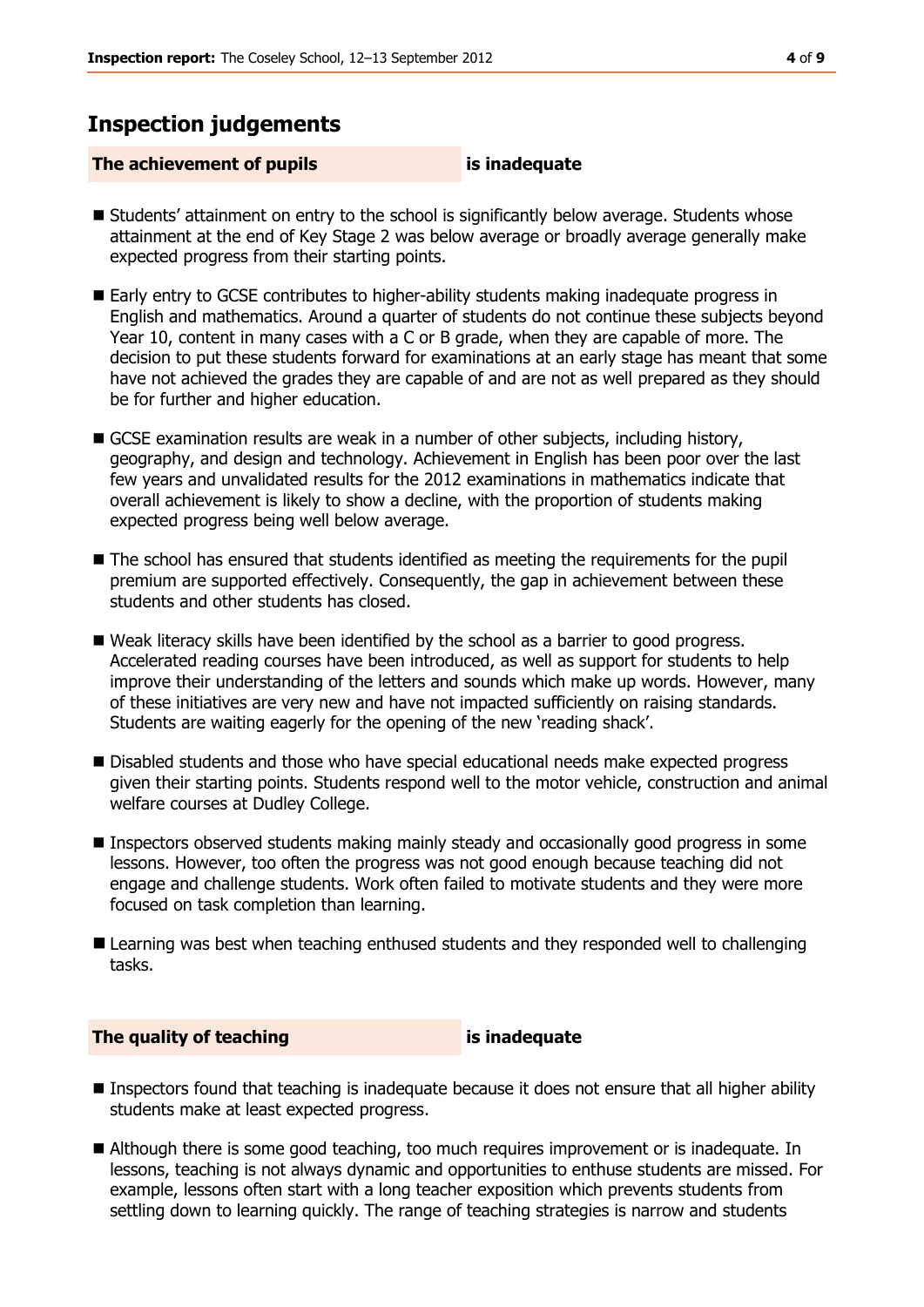rarely have opportunities to take responsibility for their own learning by working independently.

- Teachers do not use assessment information well to inform the level of challenge for individual students and in many lessons they are set the same work; so for some the work is too easy and for others too hard.
- When teaching is good, teachers motivate students. Lessons are well planned so that students quickly become engaged in their work. Questioning is used well to develop students' understanding. Students are expected to give full answers to questions, including reasons for their responses.
- Support from teaching assistants for disabled students and those who have special educational needs ensures that these students are able to engage in lessons. The pupil premium is welltargeted and contributes to students making improved progress. Activities are effective and include learning mentors, master classes and additional support for students' key skills and memory techniques.
- In all lessons, including those which are not yet good, teaching encourages students to be reflective on spiritual matters, for example in English where they make perceptive comments on literary texts. Students gain an insight into different cultures in food technology where they consider the staple diets of different countries, while in drama moral aspects and social understanding and relationships are incorporated well in their work.

#### **The behaviour and safety of pupils requires improvement**

- Behaviour around school is often good with students being polite and courteous. However, at times when students move between lessons behaviour can be boisterous in the narrow corridors. Students say that, in the past, behaviour in lessons could be distracting but that there have been big improvements this term as seen in recent behaviour records, reduced exclusions and observations during the inspection.
- Most students say they feel safe. Students have a good understanding of most of the different types of bullying, although their awareness of bullying in relation to disability is not as welldeveloped. However, the school did some good work to celebrate the Olympic and Paralympic games with a whole-school sports day including wheelchair basketball and football for the blind. Students have received good support to overcome instances of cyber-bullying. They say teachers will always react if they use inappropriate or derogatory language. Students receive appropriate advice when dealing with sexual health and substance abuse. A group commented that they had found it very interesting and tiring in equal measure when they were responsible for the life-like baby doll over the weekend.
- Attendance has improved and the proportion of students who have too much time off school has reduced.

#### **The leadership and management are inadequate**

 Leadership and management, including governance, are inadequate. The school has not demonstrated the capacity to improve. Areas identified as needing improvement in the previous inspection are still weaknesses. The local authority has rightly identified that the school requires support and has utilised its consultants to support improvements. However, initiatives to improve the quality of teaching and learning, and for raising attainment, have had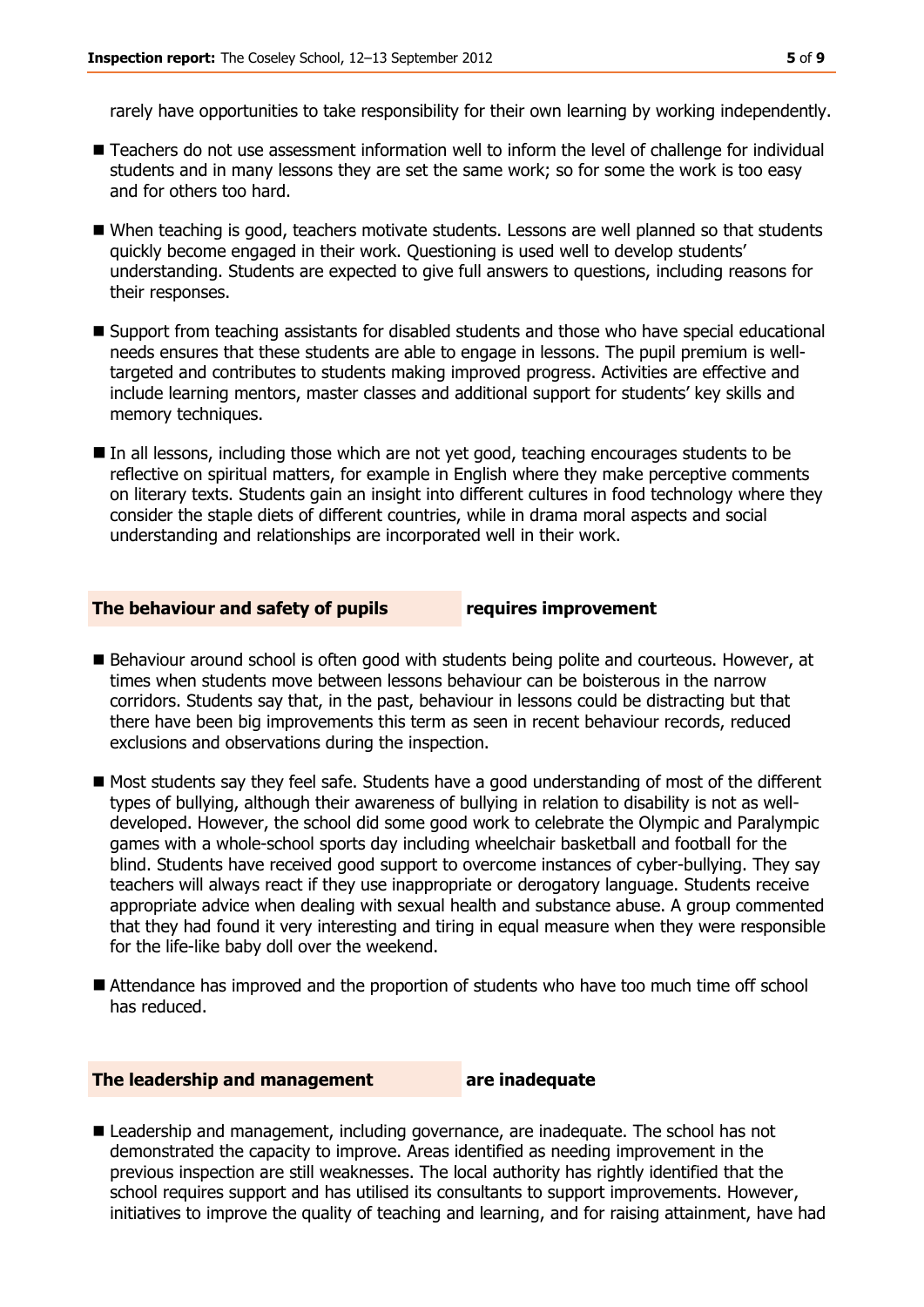limited impact.

- The school development plan is not as effective as it should be. Success criteria are not always sufficiently ambitious or measureable. Improvement plans for individual staff and subjects also lack ambition. Often, success is linked to proportions of students gaining grade C or better in GCSE examinations, with no specific target for the attainment and progress of higher ability students.
- Performance management has been used effectively to hold some members of staff to account. Consequently, the school has made significant changes to its teaching staff and leadership teams. However, these changes are very recent and have not had time to impact on the school's overall effectiveness. Since the previous inspection, across a wide range of curriculum areas, subject leaders have not been effective in bringing about sustained improvements in the quality of teaching.
- **Performance management is appropriately linked to professional development opportunities,** including support from a local school to improve teaching. A senior leader from a local academy has been seconded to support leadership and management. These initiatives are recent and have yet to impact substantially on the quality of teaching.
- The curriculum has been updated and is based on a mixture of academic and vocational courses, but it does not meet the needs of all students. Too many students did not continue with English language and mathematics to ensure they achieve their best possible grade. Target setting is not challenging enough for all ability groups, particularly for the more-able students who do not make sufficient progress by the end of Key Stage 4. The curriculum sufficiently supports students to develop their spiritual, moral, social and cultural understanding in individual subjects.

#### ■ The governance of the school:

- Although supportive and committed to the school, the governing body has not been effective in challenging the headteacher and senior staff about pupils' learning and progress.
- The governing body does not have the expertise to analyse examination data in order to robustly challenge the school on the impact of initiatives and the standards reached by different groups of students.
- The governing body ensures that all aspects of safeguarding meet current requirements and that the school is safe.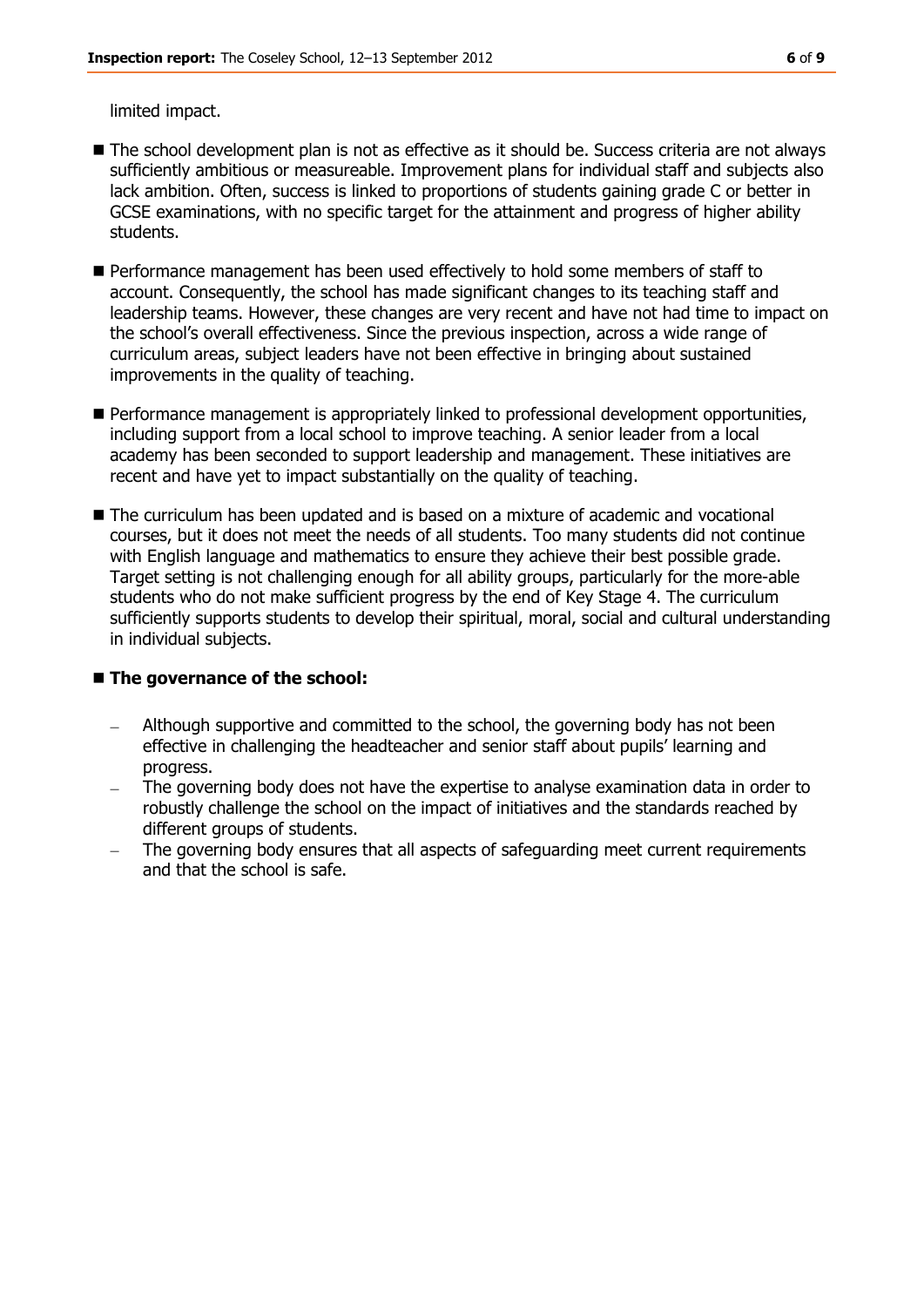# **What inspection judgements mean**

| <b>School</b> |                         |                                                                                                                                                                                                                                                                                                                                                                         |
|---------------|-------------------------|-------------------------------------------------------------------------------------------------------------------------------------------------------------------------------------------------------------------------------------------------------------------------------------------------------------------------------------------------------------------------|
| Grade         | <b>Judgement</b>        | <b>Description</b>                                                                                                                                                                                                                                                                                                                                                      |
| Grade 1       | Outstanding             | An outstanding school is highly effective in delivering outcomes<br>that provide exceptionally well for all its pupils' needs. This<br>ensures that pupils are very well equipped for the next stage of<br>their education, training or employment.                                                                                                                     |
| Grade 2       | Good                    | A good school is effective in delivering outcomes that provide<br>well for all its pupils' needs. Pupils are well prepared for the next<br>stage of their education, training or employment.                                                                                                                                                                            |
| Grade 3       | Requires<br>improvement | A school that requires improvement is not yet a good school, but it<br>is not inadequate. This school will receive a full inspection within<br>24 months from the date of this inspection.                                                                                                                                                                              |
| Grade 4       | Inadequate              | A school that has serious weaknesses is inadequate overall and<br>requires significant improvement but leadership and management<br>are judged to be Grade 3 or better. This school will receive<br>regular monitoring by Ofsted inspectors.                                                                                                                            |
|               |                         | A school that requires special measures is one where the school<br>is failing to give its pupils an acceptable standard of education<br>and the school's leaders, managers or governors have not<br>demonstrated that they have the capacity to secure the<br>necessary improvement in the school. This school will receive<br>regular monitoring by Ofsted inspectors. |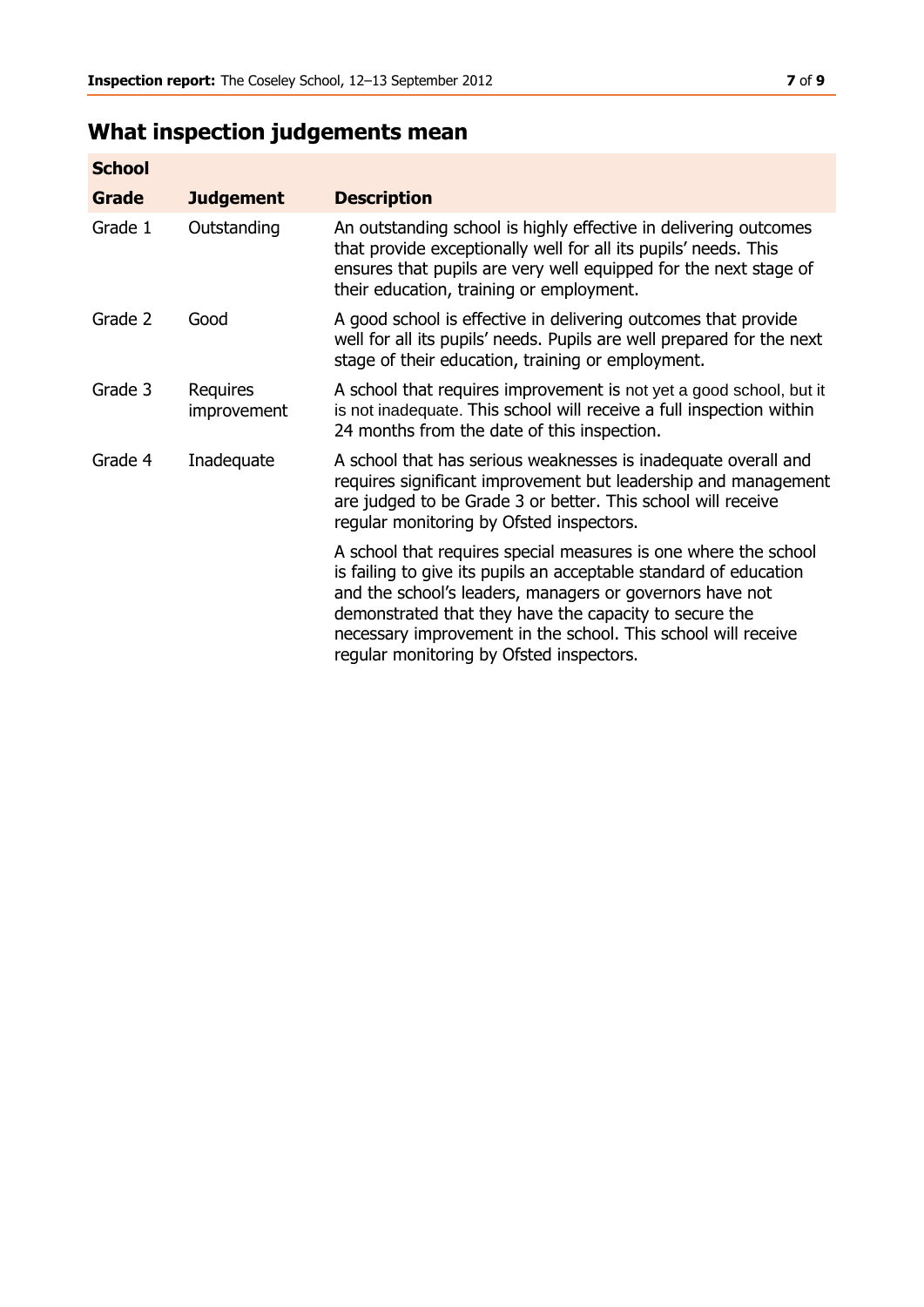#### **School details**

| Unique reference number  | 103857 |
|--------------------------|--------|
| <b>Local authority</b>   | Dudley |
| <b>Inspection number</b> | 400666 |

This inspection of the school was carried out under section 5 of the Education Act 2005.

| <b>Type of school</b>                      | Comprehensive                 |
|--------------------------------------------|-------------------------------|
| <b>School category</b>                     | Community                     |
| <b>Age range of pupils</b>                 | $11 - 16$                     |
| <b>Gender of pupils</b>                    | Mixed                         |
| <b>Number of pupils on the school roll</b> | 880                           |
| <b>Appropriate authority</b>               | The governing body            |
| <b>Chair</b>                               | Susan Ridney                  |
| <b>Headteacher</b>                         | Amanda Elwiss                 |
| Date of previous school inspection         | 28 April 2010                 |
| <b>Telephone number</b>                    | 01384 816565                  |
| <b>Fax number</b>                          | 01384 816566                  |
| <b>Email address</b>                       | aelwiss@coseley.dudley.sch.uk |